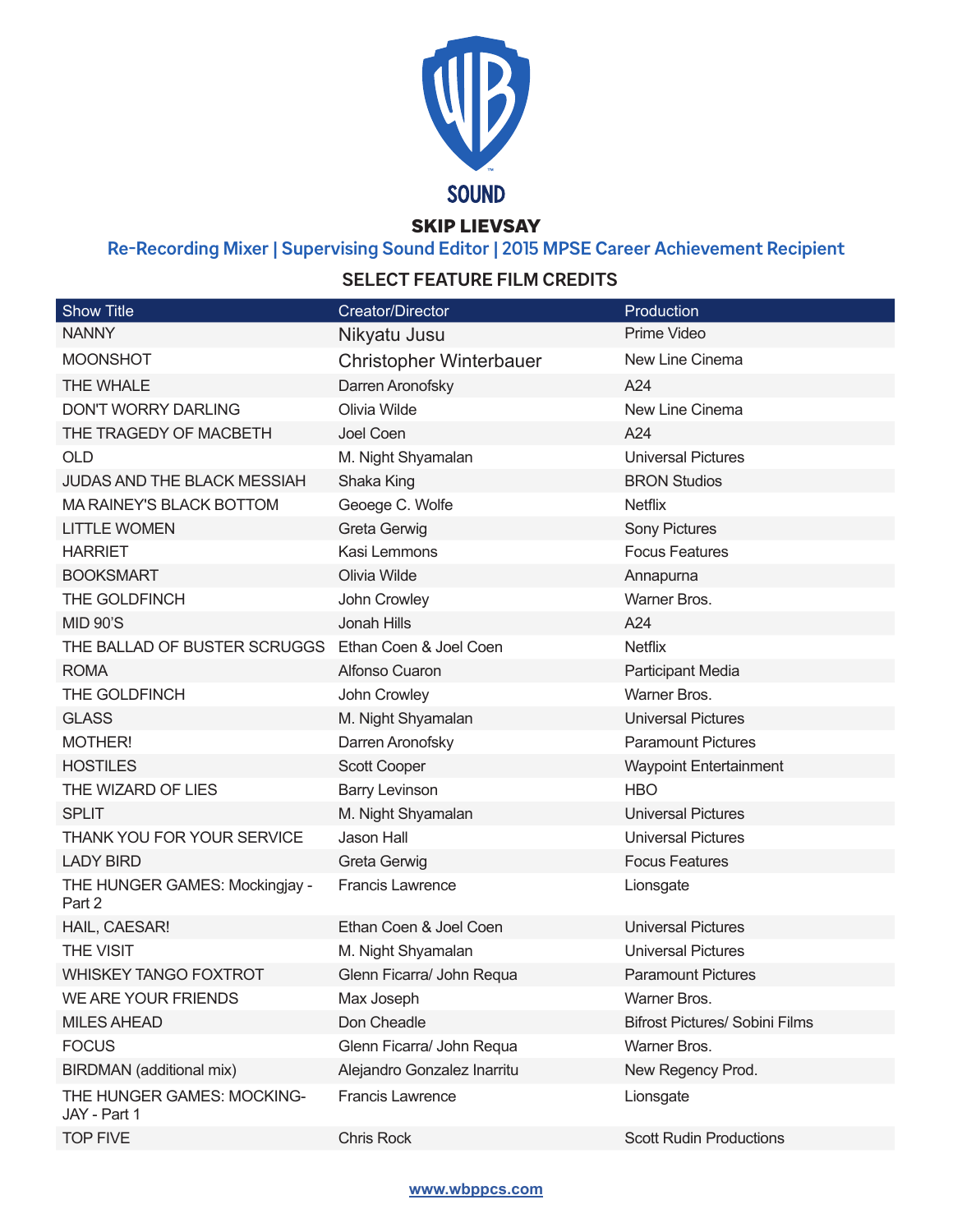

### SKIP LIEVSAY

# **Re-Recording Mixer | Supervising Sound Editor | 2015 MPSE Career Achievement Recipient**

| Show Title                                             | Creator/Director                | Production                                  |
|--------------------------------------------------------|---------------------------------|---------------------------------------------|
| <b>NOAH</b>                                            | Darren Aronofsky                | <b>Paramount Pictures</b>                   |
| <b>FADING GIGOLO</b>                                   | John Turturro                   | <b>Antidote Films</b>                       |
| THE HUNGER GAMES: CATCHING<br><b>FIRE</b>              | <b>Francis Lawrence</b>         | Lionsgate                                   |
| <b>GRAVITY</b>                                         | Alfonso Cuaron                  | Warner Bros.                                |
| THE SECRET LIFE OF WALTER MIT-<br>TY (Mix Only)        | <b>Ben Stiller</b>              | 20th Century Fox                            |
| <b>INSIDE LLEWYN DAVIS</b>                             | Ethan Coen & Joel Coen          | <b>Mike Zoss Production</b>                 |
| THE WORDS                                              | Brian Klugman & Lee Sternthal   | Also Known As Pictures                      |
| <b>EXTREMELY LOUD AND INCREDI-</b><br><b>BLY CLOSE</b> | <b>Stephen Daldry</b>           | <b>Paramount Pictures - Warner</b><br>Bros. |
| <b>WATER FOR ELEPHANTS</b>                             | <b>Francis Lawrence</b>         | 20th Century Fox                            |
| THE COMPANY MEN                                        | John Wells                      | John Wells Production                       |
| <b>RUBY SPARKS</b>                                     | Valerie Faris & Jonathan Dayton | Fox Searchlight                             |
| FROM THE SKY DOWN (documenta-<br>ry)                   | Davis Guggenheim                | Showtime                                    |
| THE LUCKY ONE                                          | <b>Scott Hicks</b>              | Warner Bros.                                |
| <b>TRUE GRIT</b>                                       | Ethan Coen & Joel Coen          | <b>Paramount Pictures</b>                   |
| A SERIOUS MAN                                          | Ethan Coen & Joel Coen          | <b>Focus Features</b>                       |
| <b>MEN IN BLACK</b>                                    | <b>Barry Sonnenfeld</b>         | <b>Columbia Pictures</b>                    |
| <b>SALOMAYBE</b>                                       | Al Pacino                       | <b>Sneaky Pete Productions</b>              |
| <b>STONE</b>                                           | John Curran                     | <b>Overture Films</b>                       |
| <b>WAITING FOR SUPERMAN (docu-</b><br>mentary)         | Davis Guggenheim                | Participant/Walden Media                    |
| <b>GOING THE DISTANCE</b>                              | Nanette Burstein                | Warner Bros.                                |
| <b>FRANKIE GOES BOOM</b>                               | Jordan Roberts                  | Independent                                 |
| <b>BROTHERS</b>                                        | Jim Sheridan                    | <b>Relativity Media</b>                     |
| <b>STATE OF PLAY</b>                                   | Kevin Macdonald                 | <b>Universal Pictures</b>                   |
| <b>VALKYRIE</b>                                        | <b>Bryan Singer</b>             | <b>United Artists</b>                       |
| IT MIGHT GET LOUD (documentary)                        | Davis Guggenheim                | Little Pictures Co.                         |
| <b>BURN AFTER READING</b>                              | Ethan Coen & Joel Coen          | <b>Focus Features/ Universal Pictures</b>   |
| <b>NIM'S ISLAND</b>                                    | Jennifer Flackett & Mark Levin  | Fox Walden                                  |
| <b>I AM LEGEND</b>                                     | <b>Francis Lawrence</b>         | Warner Bros.                                |
| NO COUNTRY FOR OLD MEN                                 | Ethan Coen & Joel Coen          | Miramax                                     |
| <b>TENDERNESS</b>                                      | John Polson                     | Lionsgate                                   |
| THE PAINTED VEIL                                       | John Carnahan                   | Warner Independent                          |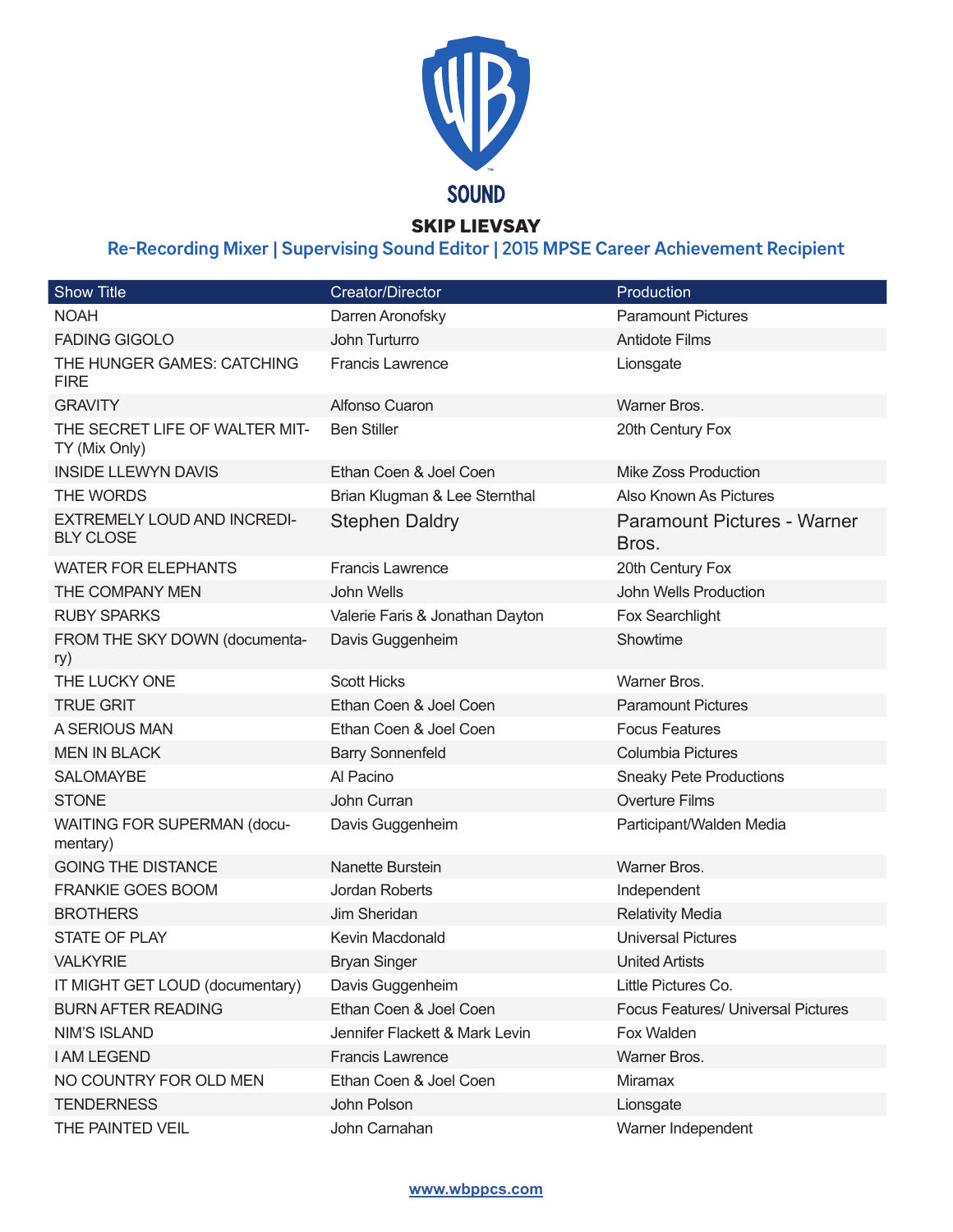

# **Re-Recording Mixer | Supervising Sound Editor | 2015 MPSE Career Achievement Recipient**

| <b>Show Title</b>                               | Creator/Director        | Production                |
|-------------------------------------------------|-------------------------|---------------------------|
| <b>SMOKIN' ACES</b>                             | Joe Carnaham            | <b>Universal Pictures</b> |
| AN INCONVENIENT TRUTH (docu-<br>mentary)        | Davis Guggenheim        | Participant               |
| <b>GRIDIRON GANG</b>                            | Phil Joanou             | <b>Columbia Pictures</b>  |
| <b>BANDSLAM</b>                                 | <b>Todd Graff</b>       | <b>Walden Media</b>       |
| <b>CONSTANTINE</b>                              | <b>Francis Lawrence</b> | Warner Bros.              |
| <b>ELIZABETHTOWN</b>                            | Cameron Crowe           | <b>Paramount Pictures</b> |
| THE NEW WORLD                                   | <b>Terrrence MaLICK</b> | New Line Cinema           |
| <b>THE LADYKILLERS</b>                          | Ethan Coen & Joel Coen  | Touchstone                |
| <b>BIG FISH</b>                                 | <b>Tim Burton</b>       | <b>Columbia Pictures</b>  |
| HOUSE OF SAND AND FOG                           | Vadim Perelman          | <b>DreamWorks</b>         |
| <b>INTOLERABLE CRUELTY</b>                      | Ethan Coen & Joel Coen  | Imagine                   |
| <b>BIG TROUBLE</b>                              | <b>Barry Sonnenfeld</b> | Touchstone                |
| DEATH TO SMOOCHY                                | Danny DeVito            | Warner Bros.              |
| <b>MEN IN BLACK II</b>                          | <b>Barry Sonnenfeld</b> | Columbia Pictures         |
| THE MAN WHO WASN'T THERE                        | Ethan Coen & Joel Coen  | <b>Universal Pictures</b> |
| O BROTHER, WHERE ART THOU?                      | Ethan Coen & Joel Coen  | <b>Universal Pictures</b> |
| <b>SHAFT</b>                                    | John Singleton          | <b>Paramount Pictures</b> |
| <b>BELOVED</b>                                  | Jonathon Demme          | Touchstone                |
| THE BIG LEBOWSKI                                | Ethan Coen & Joel Coen  | <b>Universal Pictures</b> |
| FAST, CHEAP & OUT OF CONTROL<br>(sound effects) | <b>Errol Morris</b>     | <b>Columbia Pictures</b>  |
| <b>FARGO</b>                                    | Ethan Coen & Joel Coen  | <b>Universal Pictures</b> |
| <b>MATILDA</b>                                  | Danny DeVito            | <b>Tristar Pictures</b>   |
| <b>CASINO</b>                                   | <b>Martin Scorsese</b>  | <b>Universal Pictures</b> |
| CLOCKERS (sound designer)                       | Spike Lee               | <b>Universal Pictures</b> |
| <b>GET SHORTY</b>                               | <b>Barry Sonnenfeld</b> | <b>MGM</b>                |
| THE INDIAN IN THE CUPBOARD                      | Frank Oz                | Columbia Pictures         |
| CROOKLYN (sound designer)                       | Spike Lee               | <b>Universal Pictures</b> |
| THE PEREZ FAMILY                                | Mira Nair               | Samuel Goldwyn Company    |
| <b>IMAGINARY CRIMES</b>                         | Anthony Drazan          | Morgan Creek              |
| PRÊT-À-PORTER                                   | Robert Altman           | <b>Miramax</b>            |
| THE HUDSUCKER PROXY                             | Ethan Coen & Joel Coen  | Warner Bros.              |
| THE AGE OF INNOCENCE                            | <b>Martin Scorsese</b>  | Columbia Pictures         |
| <b>MALCOLM X</b>                                | Spike Lee               | Warner Bros.              |
| <b>ZEBRAHEAD</b>                                | Anthony Drazan          | Columbia Pictures         |